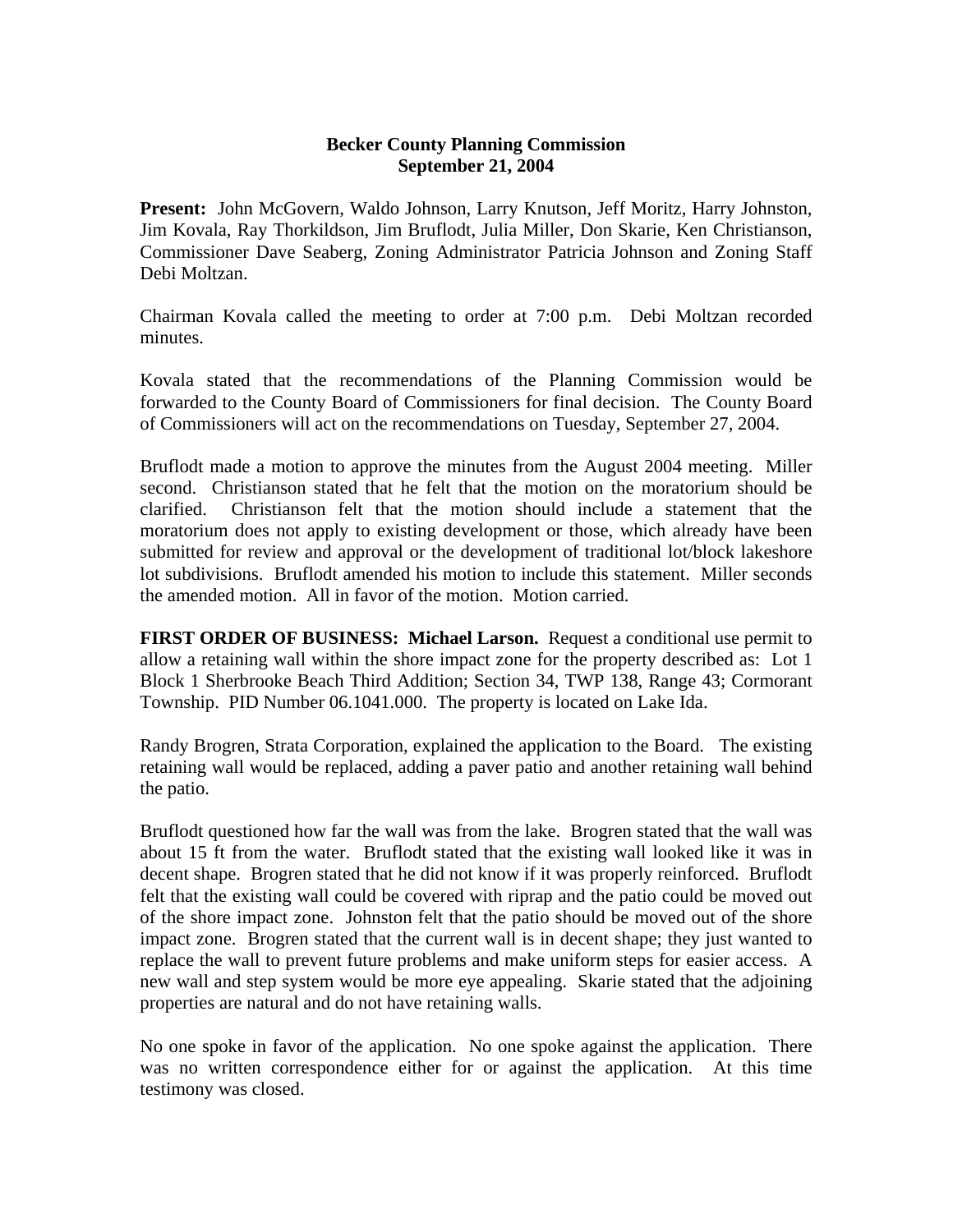Further discussion was held regarding the two-tiered wall system, the patio, the existing wall, the steps and the adjoining properties.

**Motion:** Knutson made a motion to replace the existing wall and stairway with a new wall and stairway, remove the existing wooden wall and decking system and replace with fill and sod and cover the wall with two (2) feet of rip rap, returning the area to a more natural look and correct erosion problems. Skarie second. All in favor except Moritz and McGovern. Majority in favor. Motion carried. Application approved with modifications.

**SECOND ORDER OF BUISNESS: Barry Bowers.** Request a conditional use permit to allow a two story detached garage on the property described as: Lot  $6 \& N 40$  Ft of Lot 7, Bergquist Beach First Addition; Section 27, TWP 138, Range 42; Lake Eunice Township. PID Number 17.0446.000. The property is located on Lake Eunice.

Bowers explained the application to the Board. Bowers would like to construct a garage and due to the size of the lot and configuration of the cabin, the garage cannot be attached to the cabin. Bowers would like to construct the garage with a second story for additional storage.

Knutson questioned the height of the structure. Bowers stated that it would be 20 ft high. Skarie questioned the purpose of the second story. Bowers stated that it would be for storage. Kovala questioned what the pitch of the roof would be and if there was any way of changing the pitch. Bowers stated that there would be a 9 ft ceiling to accommodate an 8 ft door so that he could get vehicles and the pontoon in. Knutson stated that if one garage is allowed, then the Board has to allow them for everyone.

No one spoke in favor of the application. No one spoke against the application. Written correspondence was received from: Don and Kay Driscoll, in favor of the application; Diane and Greg Hapka, in favor of the application; Mr. & Mrs. Harry Fuglie, in favor of the application; John & Catherine Cronin, in favor of the application; and Rick and Allison Newman, in favor of the application. At this time, testimony was closed.

Christianson stated that the Board must be consistent with their decisions. Bruflodt stated that the proposed garage is very good size, but could be constructed to meet the  $18\frac{1}{2}$  ft height requirement. Johnston referred to Section 11 of the Ordinance, which states that detached storage sheds/garages cannot exceed 18-½ ft in height and one story. Knutson questioned what constituted a second story. P. Johnson read the definition of a story from the Ordinance. Further discussion was held. Johnston stated that the Board had to be consistent and referred to the two-story garage on White Earth Lake that was ordered to be removed because of violations.

Further discussion was held regarding the size of the lot, attaching the garage to the house, the height of the proposed structure, the second story, the purpose of the Ordinance and consistency.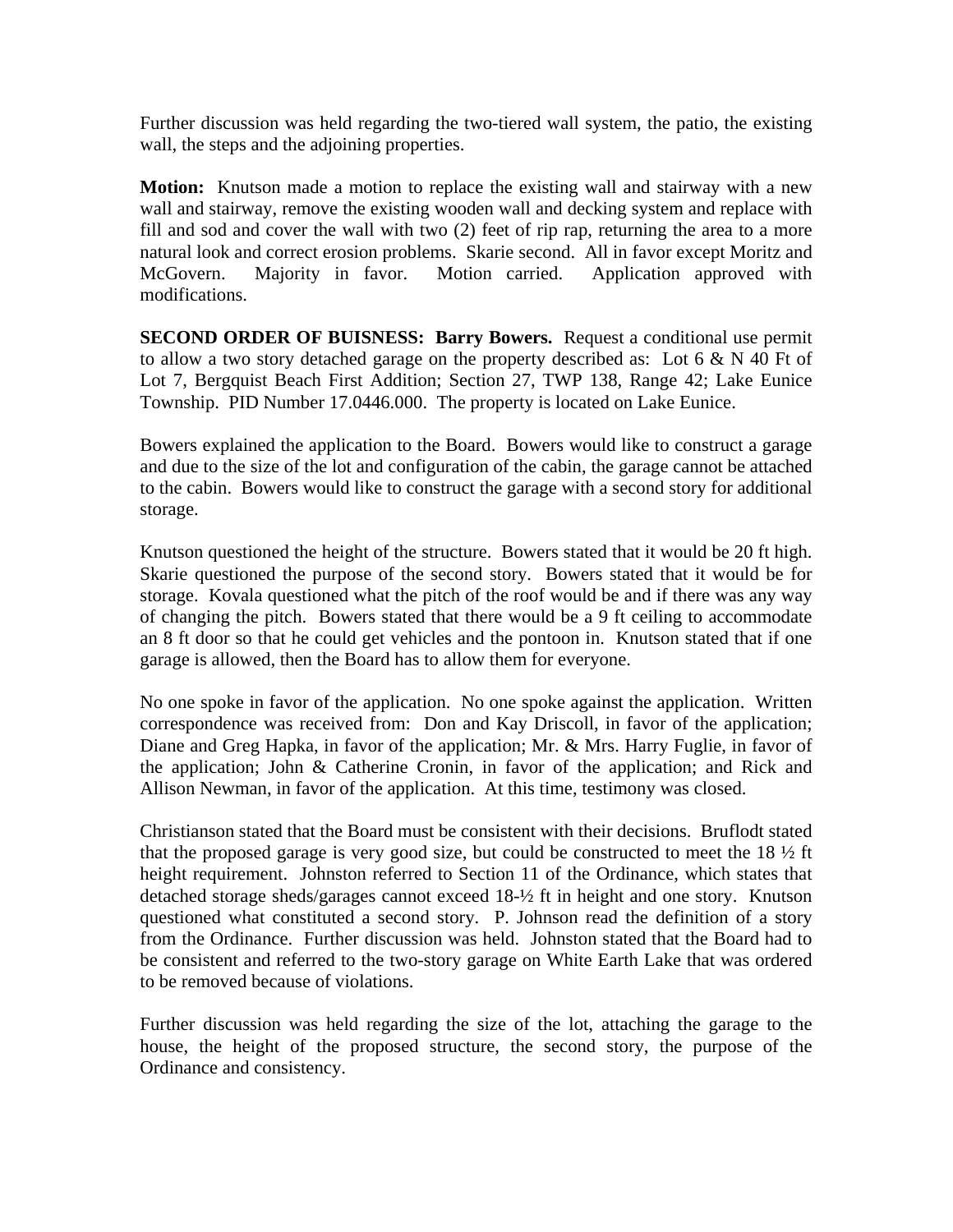**Motion:** Bruflodt made a motion to deny the request for a two story detached garage based on Section 11 of the Zoning Ordinance. Johnston second. All in favor except Thorkildson and Seaberg. Majority in favor. Motion carried. Application denied.

**THIRD ORDER OF BUSINESS: Jerry Furst.** Request a conditional use permit to allow the existing two story garage to remain and allow a dwelling to be constructed without attaching it to the garage on the property described as: Lot 5 Block 1 Schurman's Cove, Section 31, TWP 139, Range 42; Audubon Township. PID Number 02.0307.805. The property is located on Little Cormorant Lake.

Jim Kaiser explained the application to the Board. The structure was built in 2000 without permits. The structure is a garage with living quarters on the second story. To correct the situation, Furst obtained an after the fact site permit, calling the structure a cabin with garage since it was the only structure on the property. Now the owner wants to construct a house and leave this structure as a garage/shop.

Discussion was held on the construction of the garage, how it could be built without anyone obtaining a permit, the size of the lot, how the living facilities could be removed, consistency, the size of the garage and the height of the garage. P. Johnson explained that when the violation was corrected, the Ordinance stated that the first structure on the property had to be a principal dwelling. Therefore, this structure was permitted as a cabin with an attached garage, being their principal dwelling unit. Kaiser stated that fill could be placed around the structure, which would lower the height and could possibly bring the height into compliance.

No one spoke in favor of the application. Bob Bristlin stated that Becker County does not issue building permits only site permits and that average height means average of the ground so that structures don't stick out. Written correspondence was received from Rob Jordahl, in favor of the application and James and Amy Jech, in favor of the application. At this time, testimony was closed.

Christianson stated that the Board just denied a two-story garage that has not been built yet and here is an application to leave a two-story garage that was originally constructed without permits. Kovala stated that the roof could be removed to bring it into the height requirements. Bruflodt stated that the Ordinance may change in the future, but the Board must follow the current Ordinance. Moritz felt that the Board must be consistent and look at what would have been allowed if the applicant had followed all proper procedures. Knutson stated that it does not matter if the correct terminology for the permit is a site permit or a building permit; the fact is that the Ordinance does not allow two stories, over height garages. Further discussion was held regarding the height of the structure, what constitutes a story; and removal of the second story.

**Motion:** Bruflodt made a motion to deny the application to allow this structure to remain as a two story garage so that a new house could be constructed on the lot based on Section 11 of the Ordinance and that only one dwelling is allowed per parcel of land.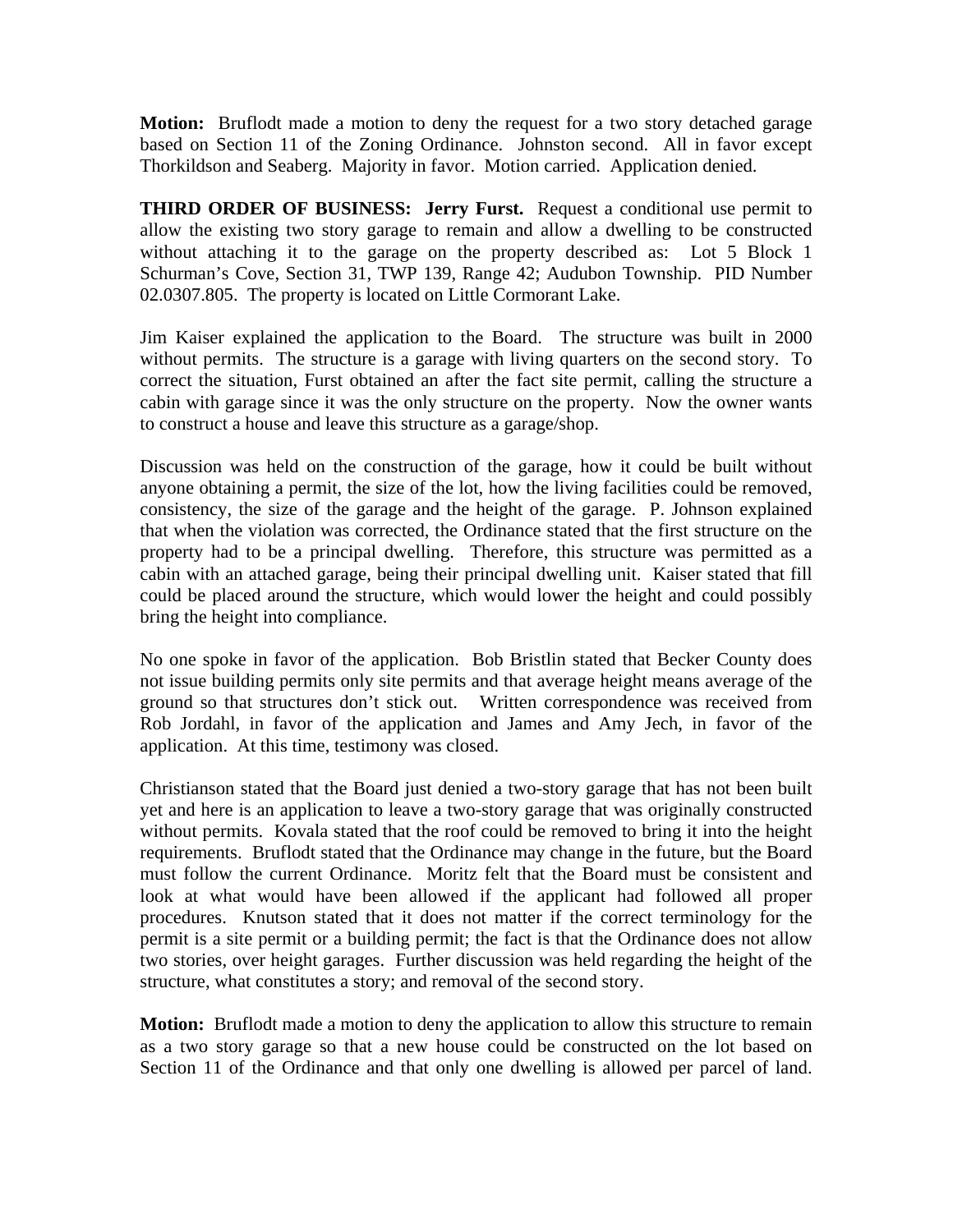Johnston second. All in favor except Seaberg, W. Johnson and Thorkildson. Majority in favor. Motion carried. Application denied.

**FOURTH ORDER OF BUSINESS: Tammy Quade.** Request a conditional use permit to allow a commercial use consisting of a restaurant and bar in an agricultural zone has been filed for the property described as West 31 Rods & North 2 Rods of SE 1/4 of NE 1/4; Section 28, TWP 139, Range 38; Toad Lake Township. PID Number 33.0227.001.

No one was present to explain the application. Chairman Kovala explained that there is an existing structure that the applicant would like to use to start up a restaurant and bar.

Gladwin Walker, former TWP Supervisor, explained that part of the existing structure may be in the county road right of way and that there is no parking, other than on the road way. Someone will be killed if something is not done before hand. Walker further stated that the TWP is opposed to the opening of a business on the North side of the road. There is an existing business on the South side of the road.

P. Johnson stated that, according to the information she had in the file, that the lot is 13 ft by 330 ft and is partially located within the road right of way, but it is not known how much of the existing structure is in the right of way.

No one spoke in favor of the application. No one spoke against the application. Written correspondence was received from Gordon and Beverly Johnson, in opposition to the application. At this time, testimony was closed.

Further discussion was held regarding the Board's options. P. Johnson stated that the Board could deny or table to obtain more information.

**Motion:** W. Johnson made a motion to table the application and request the following information from the applicant: detailed site plan showing the size of the lot, location of the structure with distances from the right of way and property lines; septic system design, and number of seats in the structure. Christianson second. All in favor. Motion carried. Application tabled.

**FIFTH ORDER OF BUSINESS: Michael Johnson.** Request a conditional use permit to allow commercial use of two storage shed for boats in an agricultural district for the property described as: North 235 Ft of South 535 Ft of Lot 2; Section 5, TWP 141, Range 36; Two Inlets Township. PID Number 34.0029.000. The property is located on Boot Lake.

Johnson explained the application to the Board. He would like to use the existing storage structure for commercial storage and construct an additional building to use for commercial storage. The second structure would be located across the township road from the existing structure.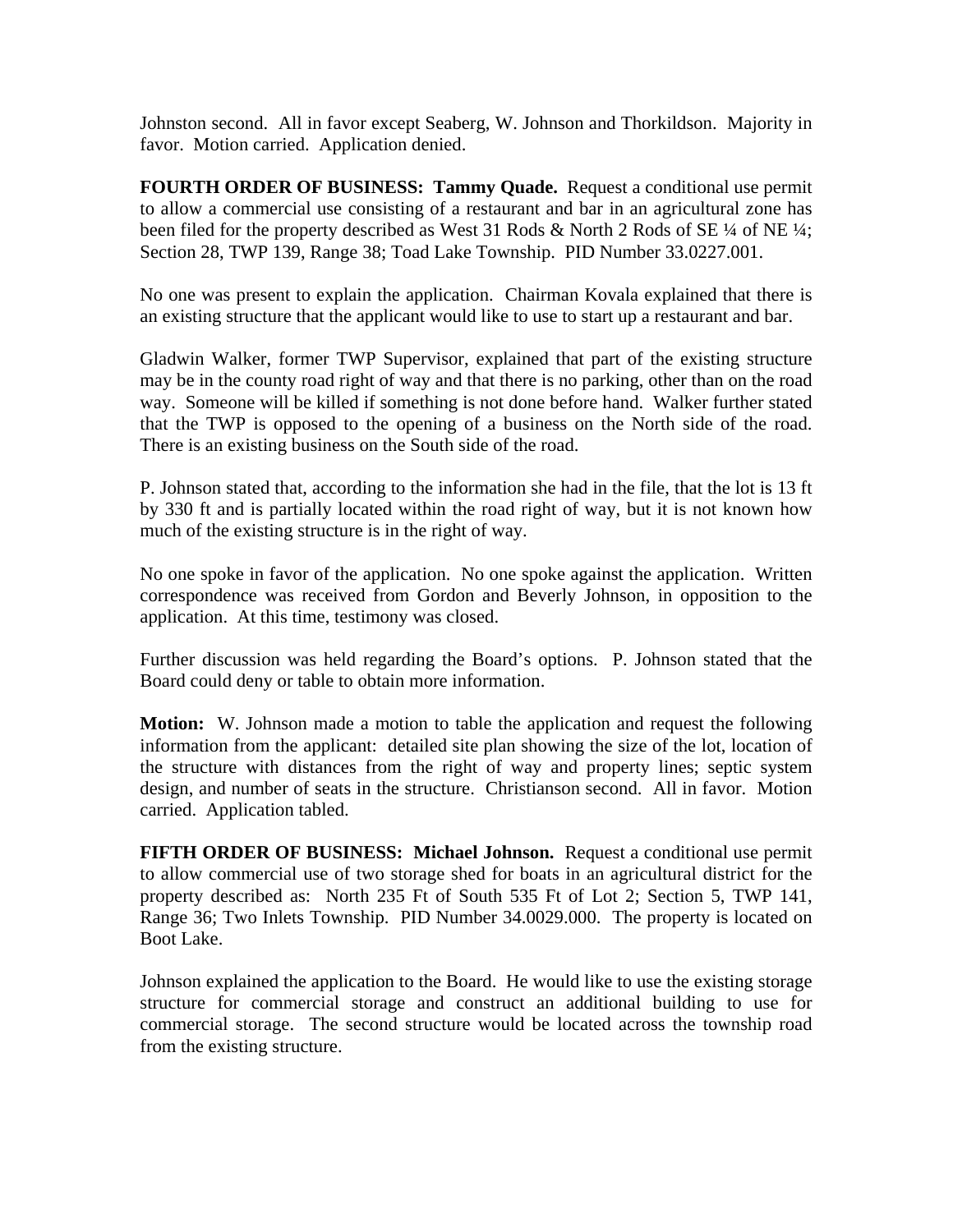Kovala stated that he visited the property. Johnson has a water service business, putting in docks and taking them out; storage of watercraft, etc. The shed are screened from the road.

No one spoke in favor of the application. No one spoke against the application. There was no written correspondence either for or against the application. At this time, testimony was closed.

Further discussion was held regarding the size of the lot, the distance the sheds are from the lake and road, and the screening of the structures.

**Motion:** Christianson made a motion to approve a conditional use permit to allow commercial storage in an agricultural district based on the fact that the use would not be detrimental to the surrounding area and the structures are screened from the road and lake. Seaberg second. All in favor. Motion carried. Application approved.

**SIXTH ORDER OF BUSINESS: Randy Gravelle.** Request a change of zone from agricultural to residential for the property described as: 1.84 acres in the NW  $\frac{1}{4}$  of SE  $\frac{1}{4}$ ; Section 16, TWP 139, Range 41; Detroit Township. PID Number split from 08.0292.000.

Gravelle explained the application to the Board. He would like to sell off 1.84 acres for a building site. The property is currently zoned agricultural, but residential in character. The property is located within two miles of the City of Detroit Lakes.

No one spoke in favor of the application. No one spoke against the application. There was no written correspondence either for or against the application. At this time, testimony was closed.

Johnston explained the two-mile extra-territorial procedure to the Board and stated that this area is residential in character. Skarie agreed.

**Motion:** Johnston made a motion to approve a change of zone from agricultural to residential for a 1.84-acre parcel based on the fact that the area is residential in nature. Knutson second. All in favor. Motion carried. Application approved.

**SEVENTH ORDER OF BUSINESS: Johnson, Hopkins & Canfield.** Requests approval of a change of zone from agricultural to residential and approval of a preliminary plat consisting of four parcels for the property described as: Pt of Govt Lots 6 & 7; Section 6, TWP 140, Range 40; Holmesville Township. PID Number 16.0029.000. The property is located on Buffalo Lake.

Scott Walz, surveyor, explained the application to the Board. The lots would be 2 to 2.5 acres in size. There are bluffs on the property and the lakeshore is marginal. There would be a need for a boardwalk to access the lake.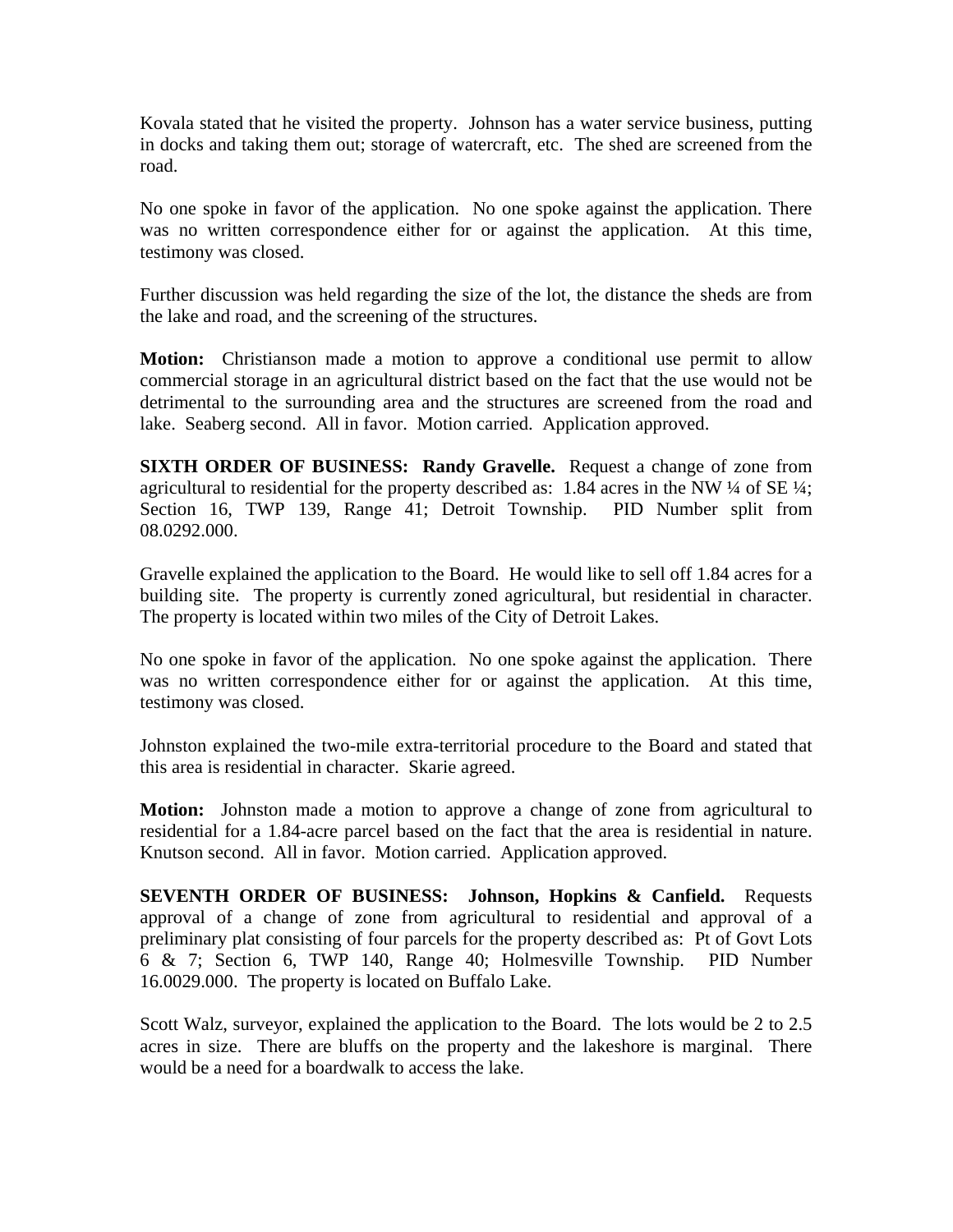W. Johnson questioned where the building site would be. Walz stated that the dwelling location would be on top, but there could be room for a water oriented structure below the bluff. Christianson questioned if this was a further subdivision of the Killian property. Walz stated that it was. Kovala questioned if common docking had been discussed with the developer. Walz stated that the developers would prefer not to do that because of the legalities with ownership.

No one spoke in favor of the application. Speaking in opposition to the application were: Margaret Anderson – concerned about the small bay

Robin Turnwall – concerns about the sensitive area

Maynard Anderson – opposed to structures by the lake

Written correspondence was received from:

Dave Barsness, DNR – concerned about the aquatic vegetation along shoreline Roger Levos – in opposition

Anthony Averbeck – in opposition

At this time, testimony was closed. P. Johnson stated that Averbeck's letter was not accurate in his statements.

Further discussion was held regarding the steep slope, bluff, aquatic vegetation, common docking and land suitability. Christianson stated that this application was similar to the Little Toad Lake project that was just denied; maybe the shoreline should be put into a conservation easement. Moritz stated that there is implied lake access and it would be difficult to access that lake. Moritz further stated that land suitability needs to be addressed. Moritz suggested common docking and conservation easements. Knutson agreed. Johnston stated that this lakeshore is similar to the one on Little Floyd Lake where there was common access and docking for the lots involved and the bluff and lakeshore were put into a conservation easement. P. Johnson suggested a meeting between the DNR, surveyors, developers and Zoning to discuss options and bring a new plan back to the Planning Commission.

**Motion:** W. Johnson made a motion to table the application for more information, which should include common docking and lake access area; protection of the steep slope and bluff; protection of the aquatic vegetation and address erosion. Thorkildson second. All in favor. Motion carried. Application tabled.

# **EIGHTH ORDER OF BUSINESS: Cormorant Park Place Estates.**

Johnson explained that in May 2004, the change of zone from agricultural to high density residential was approved along with a conditional use permit for a planned unit development for 28 units.

Brant Beeson stated that the final plat is merely identical to the preliminary with the exception that the land on the west side of the road has been included in the final plat for possible future storage. There is one common docking area and all units are a minimum of 150 feet from the lake.